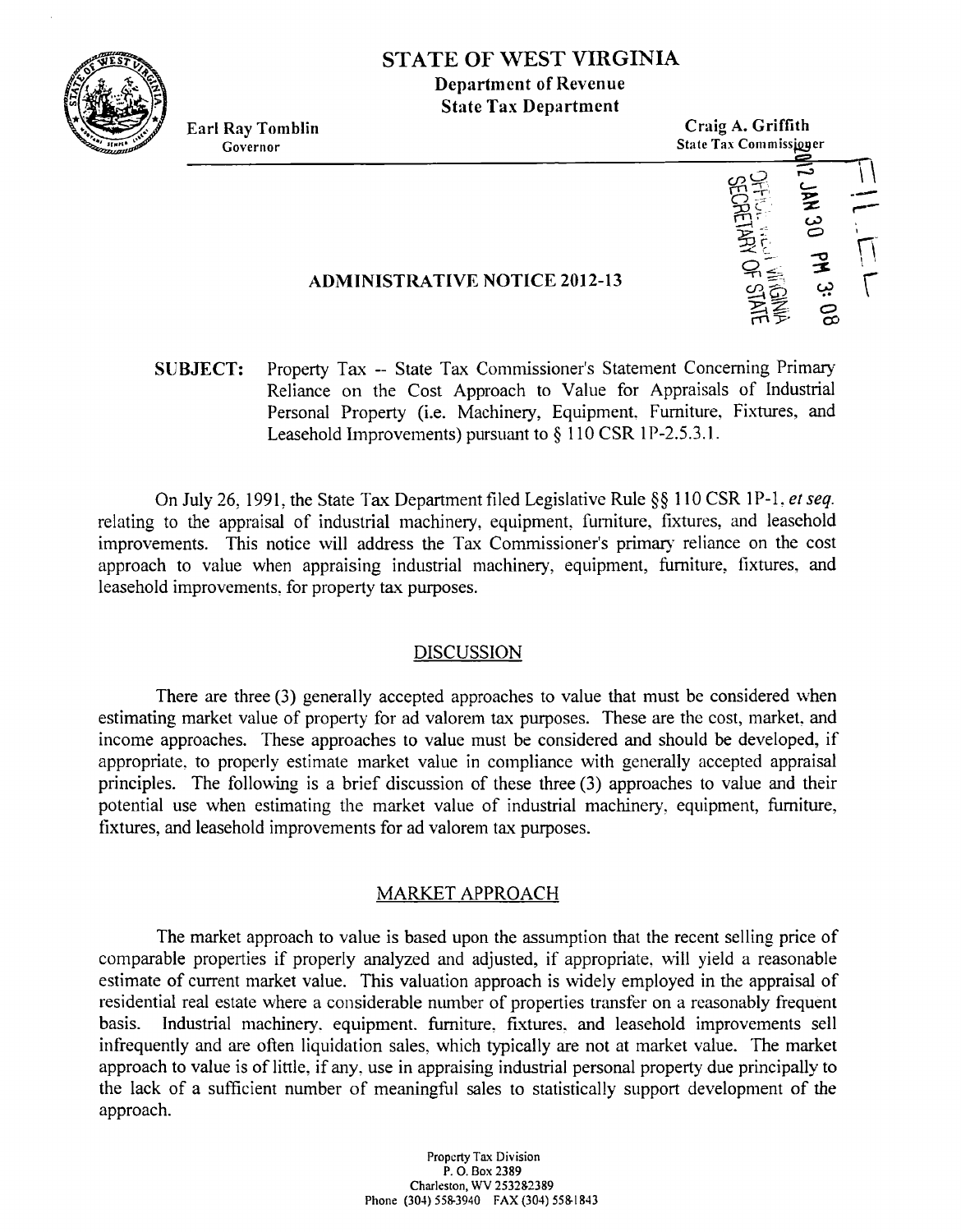#### TNCOME APPROACH

The income approach to value is based upon the assumption that a property is worth the hture income. discounted to present worth, that it will generate for a prospective buyer. The income approach is widely used in the appraisal of various types of income producing properties: however, the approach has limited use in the appraisal of industrial machinery, equipment, furniture, fixtures, and leasehold improvements because of the difficulty in estimating future net benetits; except in the case of certain kinds of leased equipment. When reliable data on equipment leases is available, the income approach can provide reliable estimates of fair market value.

#### COST APPROACH

The cost approach to value is based upon the assumption that the cost of a property. less depreciation (loss in value), yields a reasonable estimate of market value. Depreciation is a loss in value due to physical deterioration through use, functional obsolescence through design or utility. and economic obsolescence due to outside market forccs.

Costs used in the cost approach can be original, acquisition, replacement, or reproduction costs, although often only original or acquisition costs are readily available. Original cost is the cost of acquisition of a property. Reproduction cost is the cost of reproducing an exact replica of a property. Replacement cost is the cost of replacing a property with one of like utility. The cost approach may be most consistently applied to machinery, equipment, furniture, fixtures, and leasehold improvements because of the availability of reliable data such as the original or acquisition cost.

The State **Tau** Department trends the original or acquisition cost to today's replacement cost and depreciates the replacement cost, based on age and condition, to estimate a property's current market value. This process is recommended by the International Association of Assessing Officers' Standards on the Valuation of Personal Property.

This process is as follows:

| Original or |  |           | Today's                  |  |                  | Current |
|-------------|--|-----------|--------------------------|--|------------------|---------|
| Acquisition |  | $Trend =$ | Replacement or           |  | Depreciation $=$ | Market  |
| Cost        |  | Factor    | <b>Reproduction Cost</b> |  | Factor           | Value   |